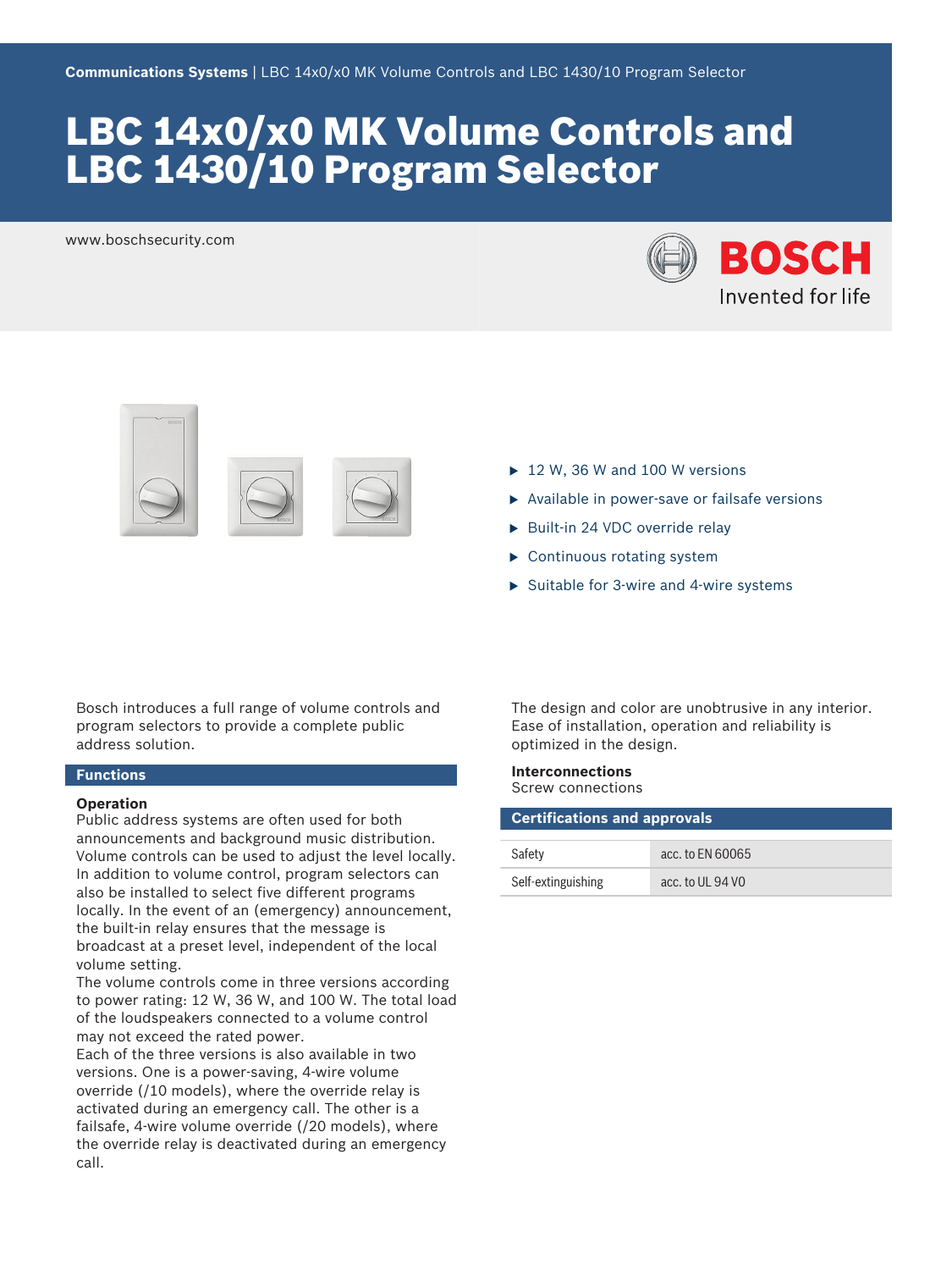# **Installation/configuration notes**



LBC 1400/10 and LBC 1400/20 dimensions in mm



LBC 1410/10 and LBC 1410/20 dimensions in mm



LBC 1420/10 and LBC 1420/20 dimensions in mm





 $52.4$ 

17.5

17.5

LBC 1430/10 dimensions in mm



LM1-SMB-MK dimensions in mm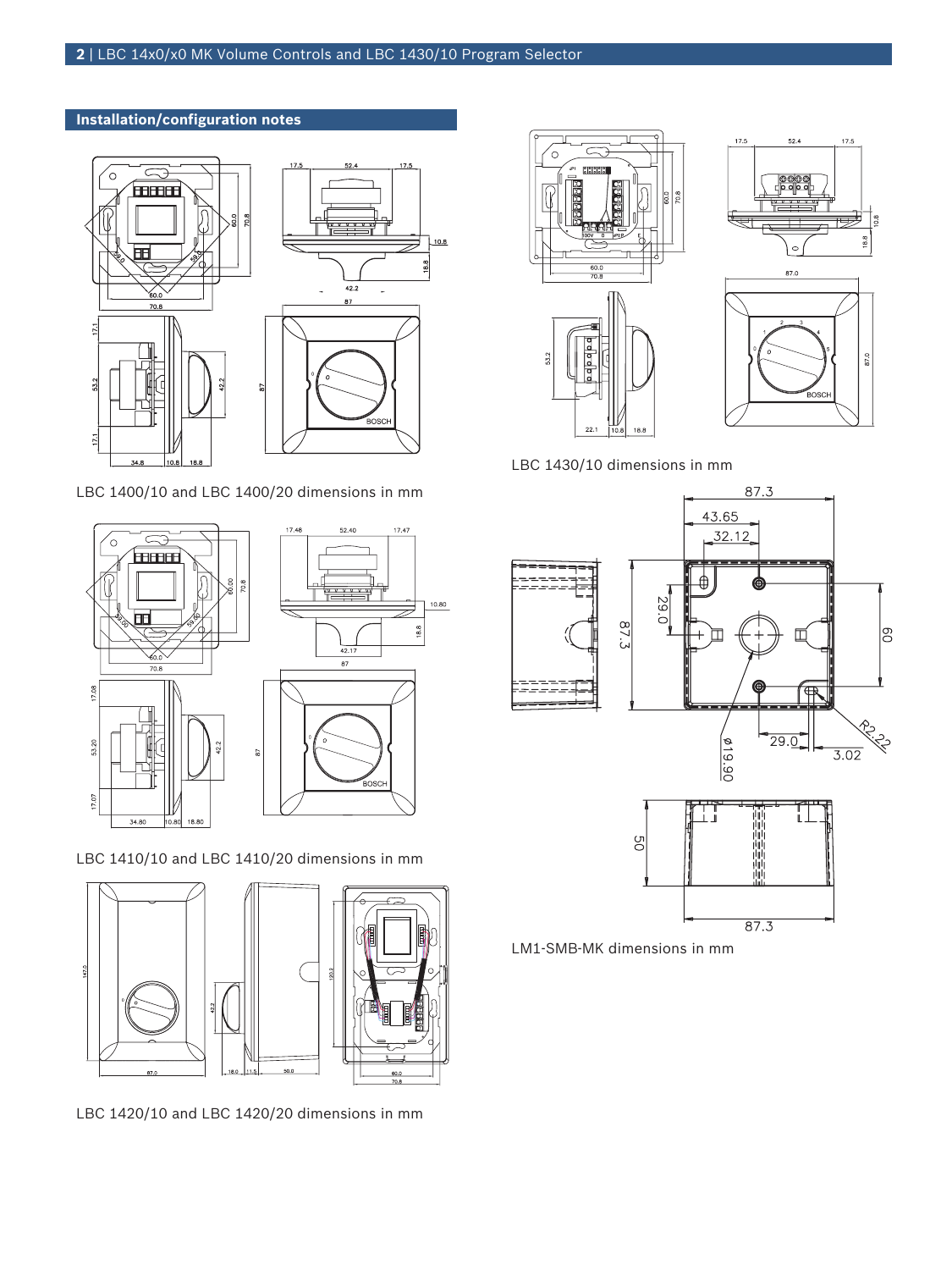

# LM1-SMB-MK detail



# LBC 1400/10 circuit diagram



# LBC 1400/20 circuit diagram



# LBC 1410/10 circuit diagram



# LBC 1410/20 circuit diagram



### LBC 1420/10 circuit diagram



LBC 1420/20 circuit diagram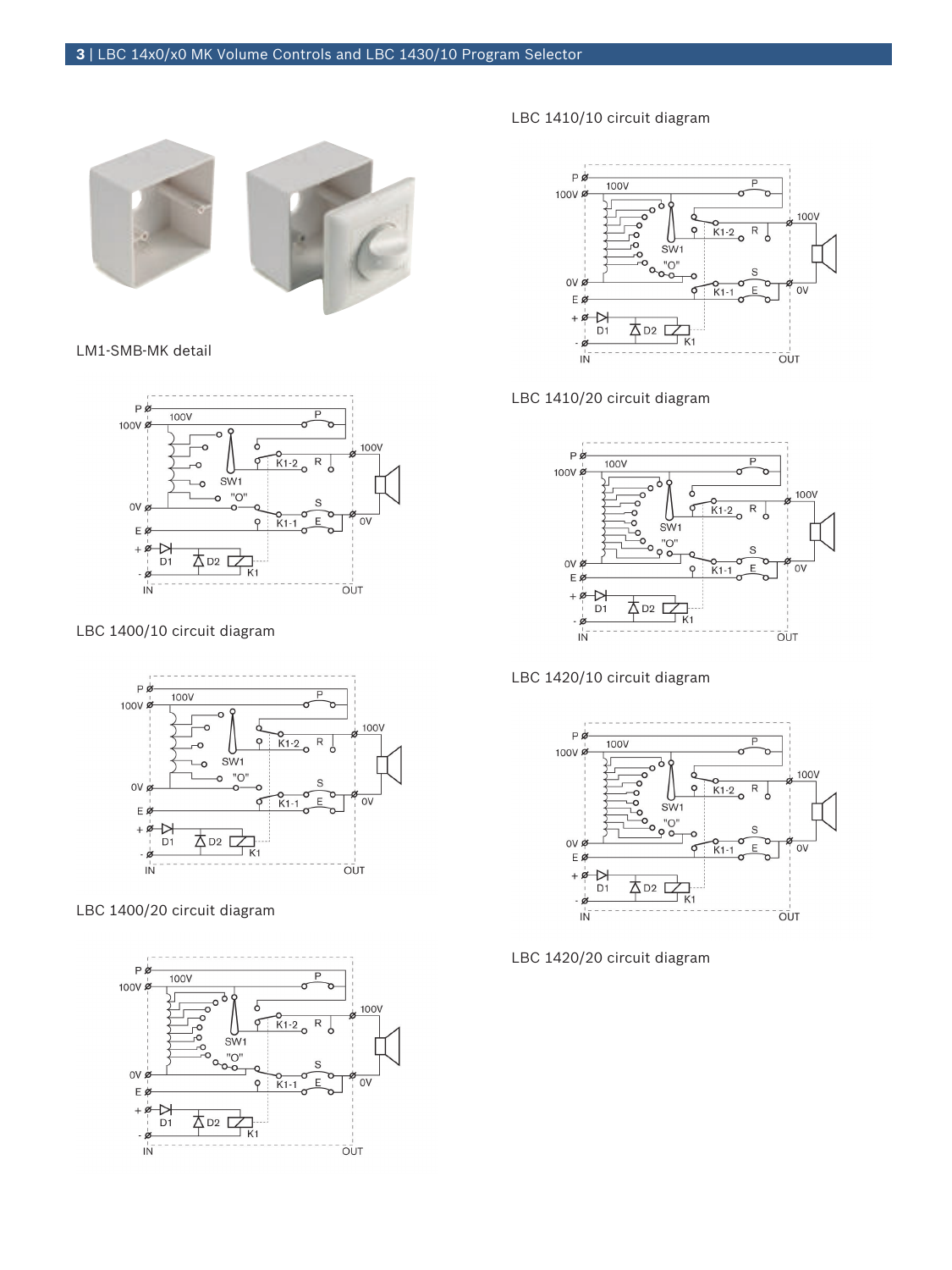

LBC 1430/10 circuit diagram

# **Technical specifications**

### **Electrical**

| LBC 1400/10 and /20      |                         |
|--------------------------|-------------------------|
| Rated power              | 12W                     |
| Input voltage            | 100V                    |
| <b>Attenuation steps</b> | $5 \times 3$ dB + off   |
| Frequency response       | 50 Hz to 20 kHz (-1 dB) |
| <b>THD</b>               | $< 0.5\%$               |
| Current consumption      | 20 mA at 24 VDC         |
| LBC 1410/10 and /20      |                         |
| Rated power              | 36W                     |
| Input voltage            | 100V                    |
| Attenuation steps        | $8 \times 3$ dB + off   |
| Frequency response       | 50 Hz to 20 kHz (-1 dB) |
| <b>THD</b>               | < 0.5%                  |
| Current consumption      | 20 mA at 24 VDC         |
| LBC 1420/10 and /20      |                         |
| Rated power              | 100W                    |
| Input voltage            | 100V                    |
| Attenuation steps        | $10 \times 2$ dB + off  |
| Frequency response       | 50 Hz to 20 kHz (-1 dB) |
| <b>THD</b>               | $< 0.5\%$               |
| Current consumption      | 20 mA at 24 VDC         |
| LBC 1430/10              |                         |
| Rated power              | 100W                    |
| Input voltage            | 100V                    |
| Number of programs       | 5 programs + off        |

#### **Mechanical**

| LBC 1400/10 and /20                |                                        |
|------------------------------------|----------------------------------------|
| Dimensions (W x H x D)             | 87 x 87 x 45.6 mm                      |
| Weight                             | 226g                                   |
| Color                              | <b>White (RAL 9010)</b>                |
| LBC 1410/10 and /20                |                                        |
| Dimensions (W x H x D)             | 87 x 87 x 45.6 mm                      |
| Weight                             | 227g                                   |
| Color                              | White (RAL 9010)                       |
| LBC 1420/10 and /20                |                                        |
| Dimensions $(W \times H \times D)$ | 87 x 147 x 61.5 mm                     |
| Weight                             | 512 g (including surface mounting box) |
| Color                              | White (RAL 9010)                       |
| LBC 1430/10                        |                                        |
| Dimensions $(W \times H \times D)$ | 87 x 87 x 32.9 mm                      |
| Weight                             | 125 <sub>g</sub>                       |
| Color                              | White (RAL 9010)                       |
| LM1-SMB-MK                         |                                        |
| Dimensions (W x H x D)             | 87.3 x 87.3 x 50 mm                    |
| Weight                             | 73g                                    |
| Color                              | White (RAL 9010)                       |
|                                    |                                        |

### **Environmental**

| Operating temperature | $-10$ °C to +55 °C (+14 °F to +131 °F)    |
|-----------------------|-------------------------------------------|
| Storage temperature   | $-40$ °C to +70 °C ( $-40$ °F to +158 °F) |
| Relative humidity     | < 95%                                     |

### **Ordering information**

#### **LBC 1400/10 Volume Control**

Volume control 12 W, MK installation type, built-in 24 VDC override relay, power-save version, 5 attenuation steps of 3 dB and off, white RAL 9010. Order number **LBC1400/10**

#### **LBC 1400/20 Volume Control**

Volume control 12 W, MK installation type, built-in 24 VDC override relay, failsafe version, 5 attenuation steps of 3 dB and off, white RAL 9010. Order number **LBC1400/20**

#### **LBC 1410/10 Volume Control**

Volume control 36 W, MK installation type, built-in 24 VDC override relay, power-save version, 8 attenuation steps of 3 dB and off, white RAL 9010. Order number **LBC1410/10**